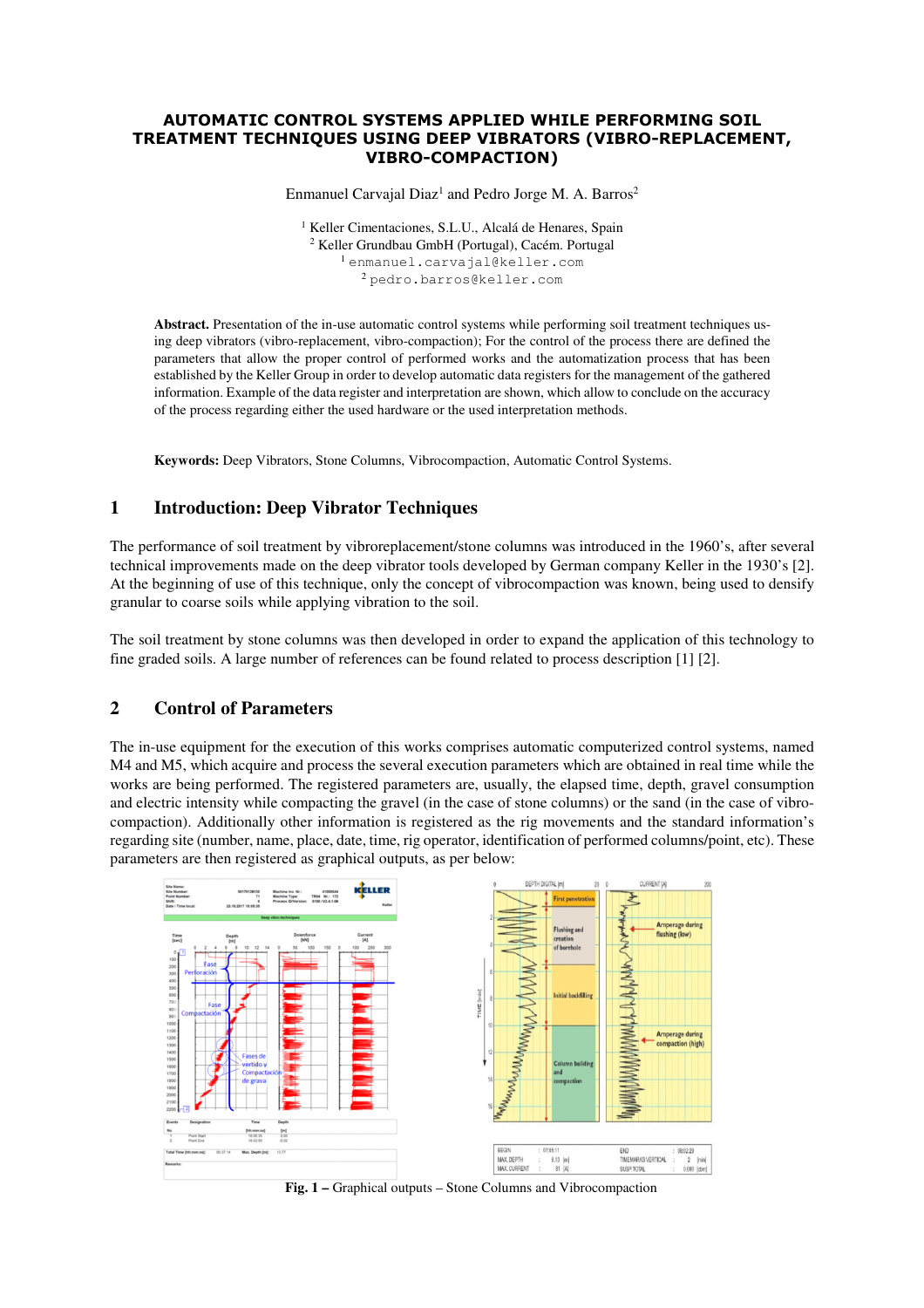# **3 Automatization Process**

In the last 15 years the Keller Group is undertaking an intense program of I&D together with several European universities, aiming a full automatization of the control of the deep vibration works.

The target is to allow that the process adjusts to the real in situ soil conditions, optimizing the use of energy during the soil treatment. As a consequence, the equipment that it is presently being developed includes additional devices for the monitoring of it's use, which include accelerometers, positioning sensors (GPS, energy measuring devices, etc.), who allow to achieve the densification levels in an automatic and optimized way.

The fundamental principle of this automatization and optimization is based in the adjustment of the vibration frequency induced by the vibrators, in order to assure that it is similar to the soil own frequency, aiming to generate a resonance effect, which can be used to reach a pre-defined dynamic response of the soil. In the studies made by Wehr [4] it was verified that if the frequency of a vibrator is kept constant, the resonance with an optimal amplitude only occurs in certain depths. This effect depends on the soil's relative density and, in a minor case, of the water table level. If the vibration frequency changes, the resonance can occur in different depths and in different relative density values. There are, anyhow, limits to the resonant frequencies, and not all of them are valid. Typical interval limits are a 15-20 Hz lower limit where the density cannot be lower than the lowest material density, and an upper value in the cases where the soil is on it's denser state. Some investigations call this phenomenon the "frequency of soil resonance", even though it could be more precise to identify it as "resonance frequency of the interaction soil-vibrator".

It is very important to mention that the soil does not have only one resonance frequency and that the resonance frequency of the system soil-vibrator is not constant, once it depends of the vibrator type, soil density and treatment depth. Also to mention is that, without a strict and sophisticated frequency control, it is not possible to maintain the resonance in the soil, which can then occur only in aleatory events.

Aiming to improve that control, Keller is in a continuous I&D process, being relevant the scale model under study in the University of Erfurt (Germany) that allows the verification and cross checking of the results from the theoretical studies.



**Fig. 2.** Scale model, Erfurt University



**Fig. 3.** Numeric models to study the interaction soil-vibrator.

# **4 Processing Systems: Data, Management and Control**

Considering the control registries for each stone column or vibrocompaction point, a large data base is generated, offering valuable information in order to reach an optimized quality control system.